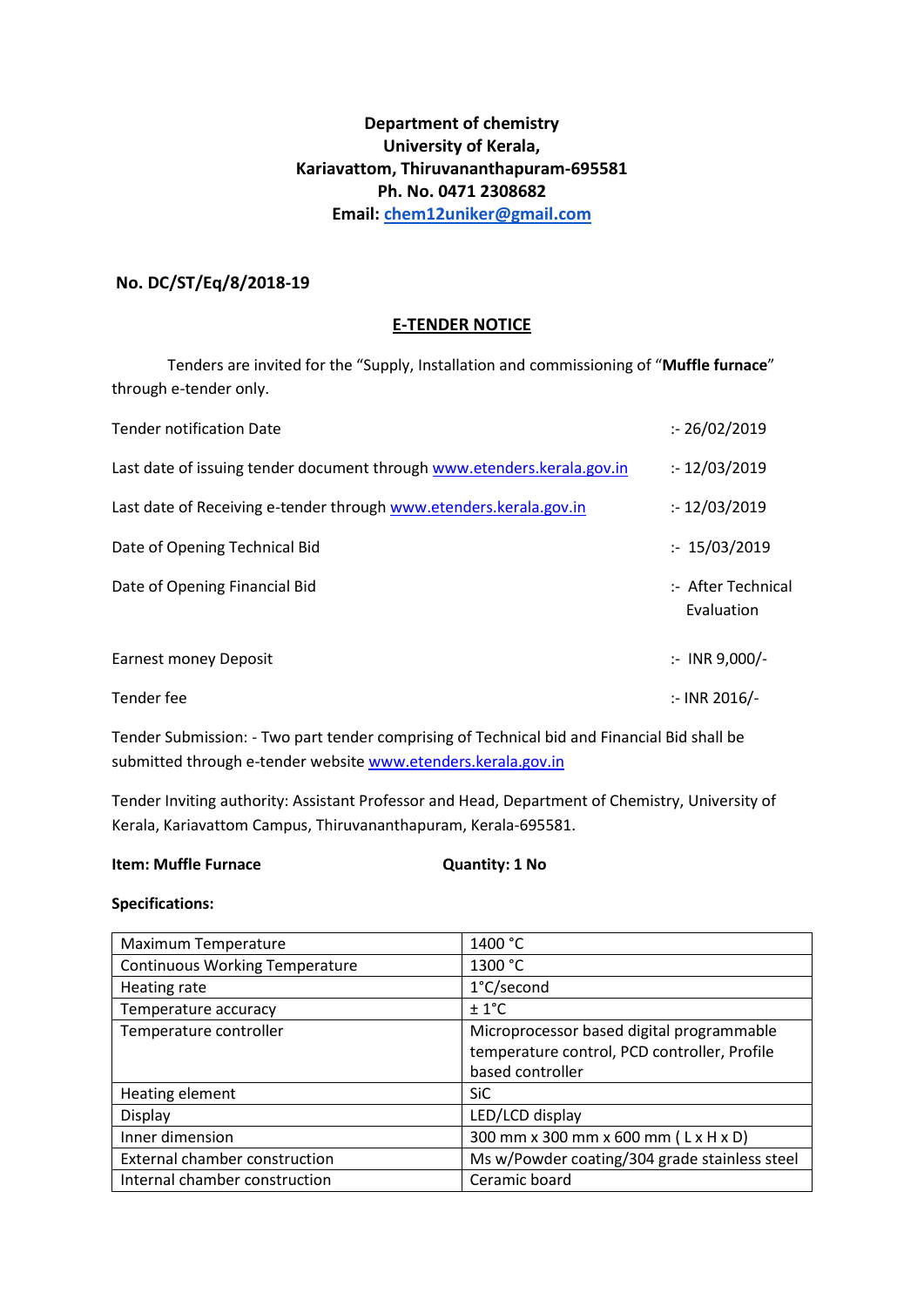| Insulation                                                                                   | Ceramic wool insulation                                                                   |  |  |
|----------------------------------------------------------------------------------------------|-------------------------------------------------------------------------------------------|--|--|
| Alarm                                                                                        | Audible and Visual type                                                                   |  |  |
| Power supply                                                                                 | 220/440 V                                                                                 |  |  |
| Stabilizer                                                                                   | As standard                                                                               |  |  |
| Thermocouple                                                                                 | R type                                                                                    |  |  |
| Thyristor Power control device                                                               |                                                                                           |  |  |
| Adjustable over temperature protection                                                       |                                                                                           |  |  |
| Main isolation switch                                                                        |                                                                                           |  |  |
| Pilot indicating light                                                                       |                                                                                           |  |  |
| Bogie Hearth                                                                                 |                                                                                           |  |  |
| <b>Vertical Lifting Door</b>                                                                 |                                                                                           |  |  |
| Modified atmosphere capability                                                               |                                                                                           |  |  |
| Accessories                                                                                  | Data logger                                                                               |  |  |
|                                                                                              | Safety switch on door                                                                     |  |  |
|                                                                                              | Temperature chart recorder                                                                |  |  |
|                                                                                              | Extra port for gas - extra heating element and                                            |  |  |
|                                                                                              | rod with clips                                                                            |  |  |
|                                                                                              | Extra thermocouple                                                                        |  |  |
|                                                                                              | Tongs (Both large and small)                                                              |  |  |
|                                                                                              | Gloves                                                                                    |  |  |
|                                                                                              | Steel tray                                                                                |  |  |
| Warranty: Two years comprehensive Warranty is required wherever applicable. If any component |                                                                                           |  |  |
|                                                                                              | including heating element, control unit, thermocouple is found to be defective during the |  |  |

warranty period, the vendor has to replace the defective item immediately at their own cost

### **Documents to be Uploaded**

### **1. Technical bid**

- 1. Signed Compliance Matrix on specifications
- 2. Detailed Technical Brochure

### **2. Financial bid**

1. BoQ

## **General Conditions:**

1. The Bidder should be a manufacturer or their dealer specifically authorized by the manufacturer to quote on their behalf for this tender as per Manufacturer Authorization Form and Indian agents of foreign principals , if any. Who must have designed, manufactured, tested and supplied the equipment(s) similar to the type specified in the "Technical Specification". Such equipments must be of the most recent series/models incorporating the latest improvements in design.

2. Incomplete & conditional tenders and tenders received after the due date will be summarily rejected without assigning any reasons thereof.

3. The price should be inclusive of all taxes, transportation, installation etc. Nothing extra will be paid in addition to the quoted rate.